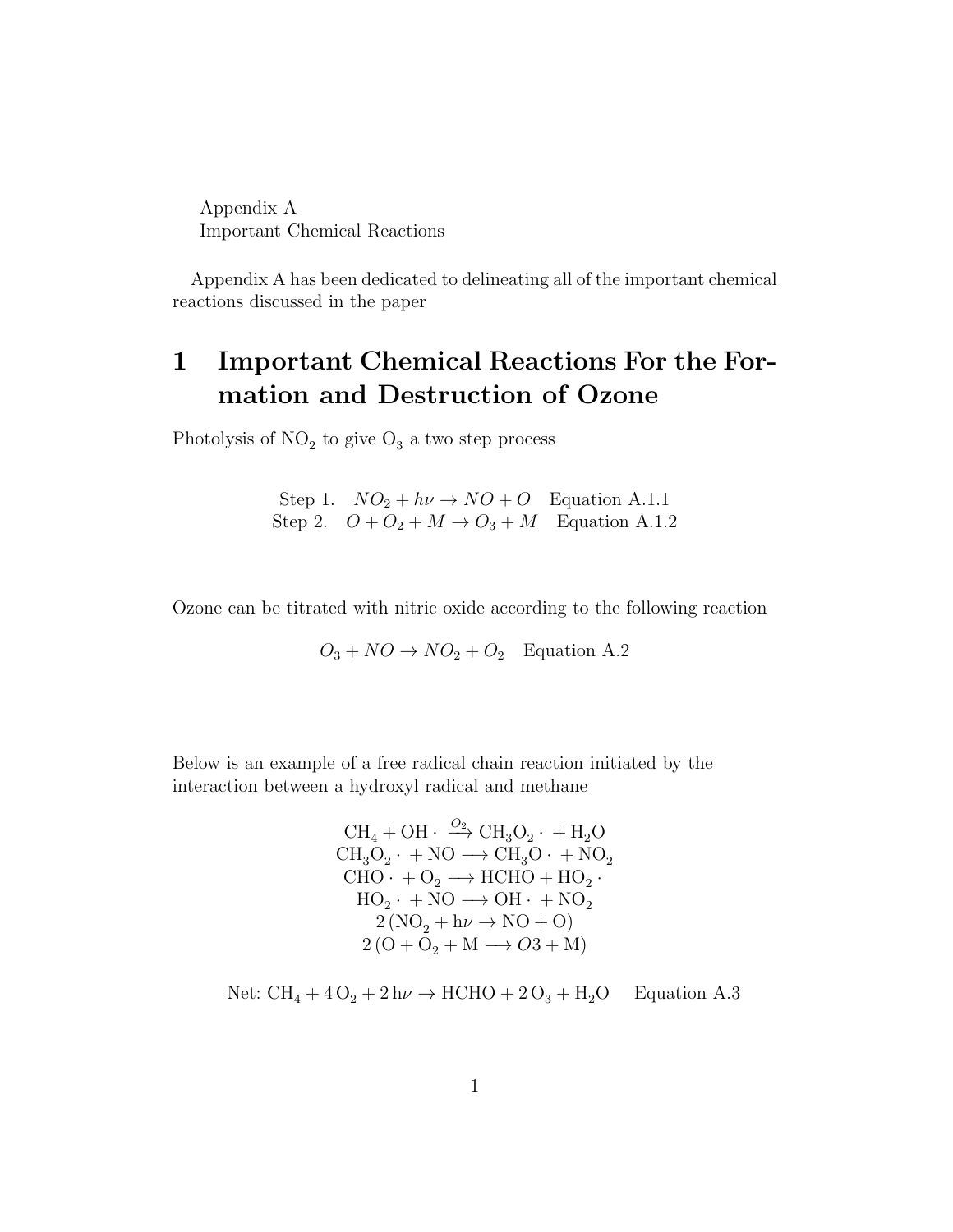#### 1.1 The Hydroxyl Radical

Below is are the chemical equations representing the formation of the hydroxyl radical needed to initiate the chain reaction that efficiently produces ozone

> Step 1.  $O_3 + h\nu \rightarrow O_2 + O(^1D)$  Equation A.4.1 Step 2.  $O(^{1}D) + H_2O \rightarrow 2OH$  · Equation A.4.2

\*note that  $O(^{1}D)$  (singlet D oxygen) is atomic oxygen in an excited state

# 1.2 The Hydroxyl Radical and The  $VOC:NO<sub>2</sub>$  ratio

On average the hydroxyl radical reacts 5.5 times faster with  $NO<sub>2</sub>$  than it does with the typical volatile organic compound. That is to say:

 $k_{NO_2}: k_{voc} \approx 5.5$ where  $k_{NO_2}$  and  $k_{voc}$  are the rate constants for the reactions between:

- 1. the hydroxyl radical and nitrogen dioxide and
- 2. the hydroxyl radical and an average volatile organic compound, respectively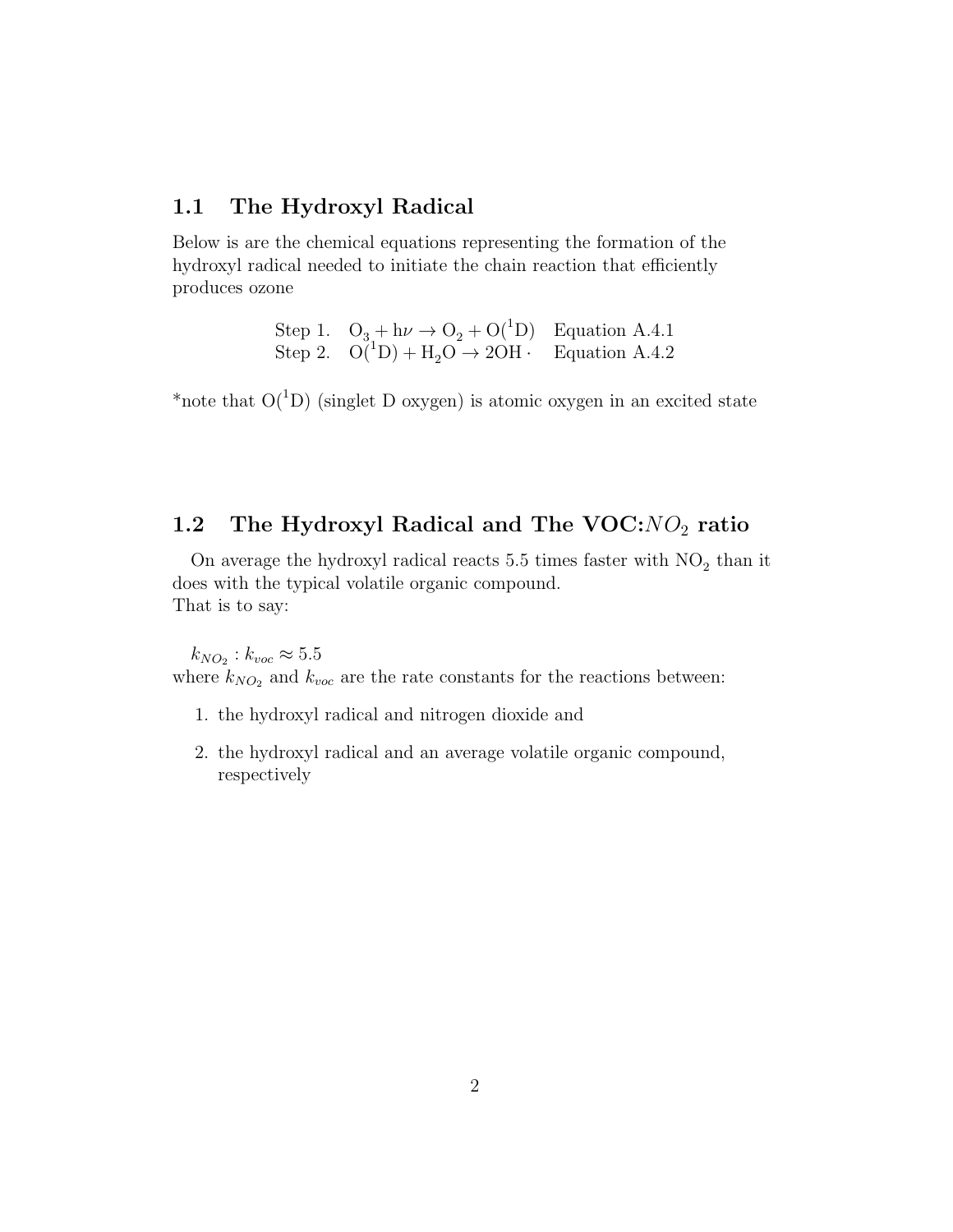## Appendix B





Homewood **Heavenly** Heavenly TRPA

Above: Map of relevant locations around the Tahoe Basin.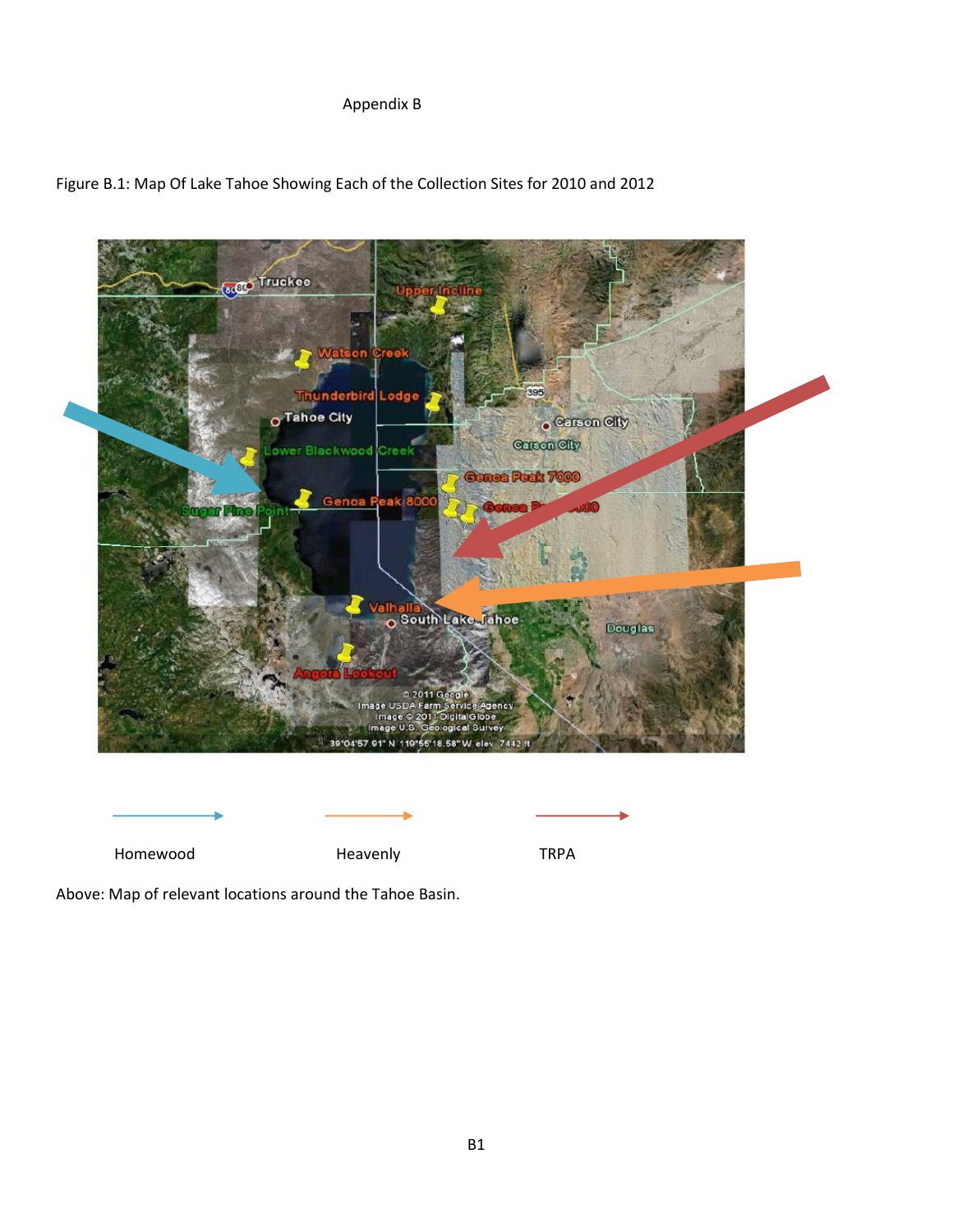

Figure B.2 Lake Tahoe Ozone Data 2010 Diurnal Representation

Above: Plot representing average diurnal trends in ozone concentrations around the basin.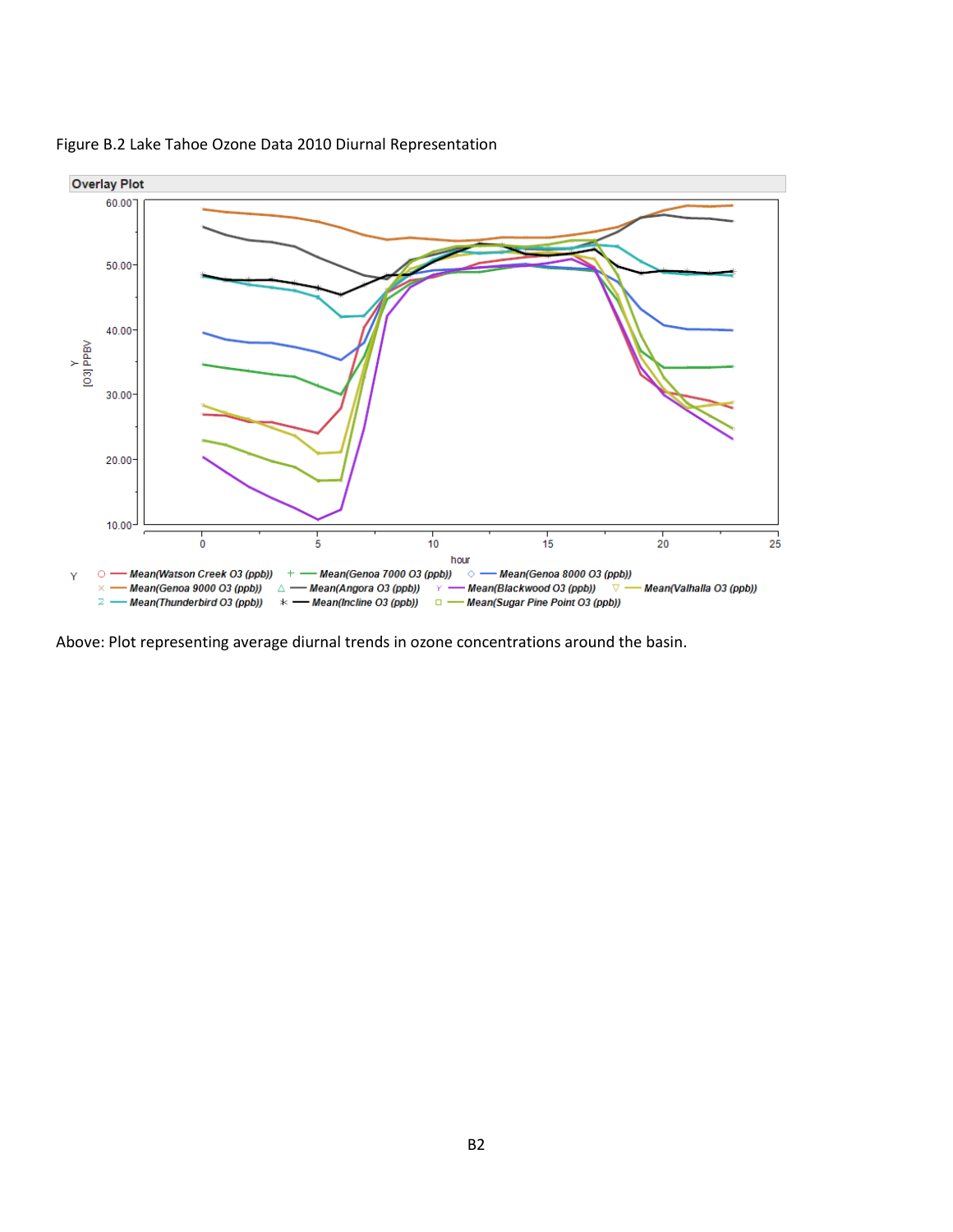## **Air Quality Data from Areas Other Than Lake Tahoe**

**Part I**

**Figure E.1: T Street, Sacramento (VOC sensitive)** 



Above: Plot depicting the average diurnal trend for ozone, oxides of nitrogen and the respective ratio between them for the month of July 2012. Note: According to back trajectories acquired through use of the Hysplit model, Sacramento is a major source of the ozone rich air in the Lake Tahoe Basin.

Compare the plot above, with a midday maximum ozone concentration of approximately 57 ppbv, to the diurnal ozone concentration plot for the Lake Tahoe study, consisting of a midday maximum ozone concentration of approximately 55 ppbv.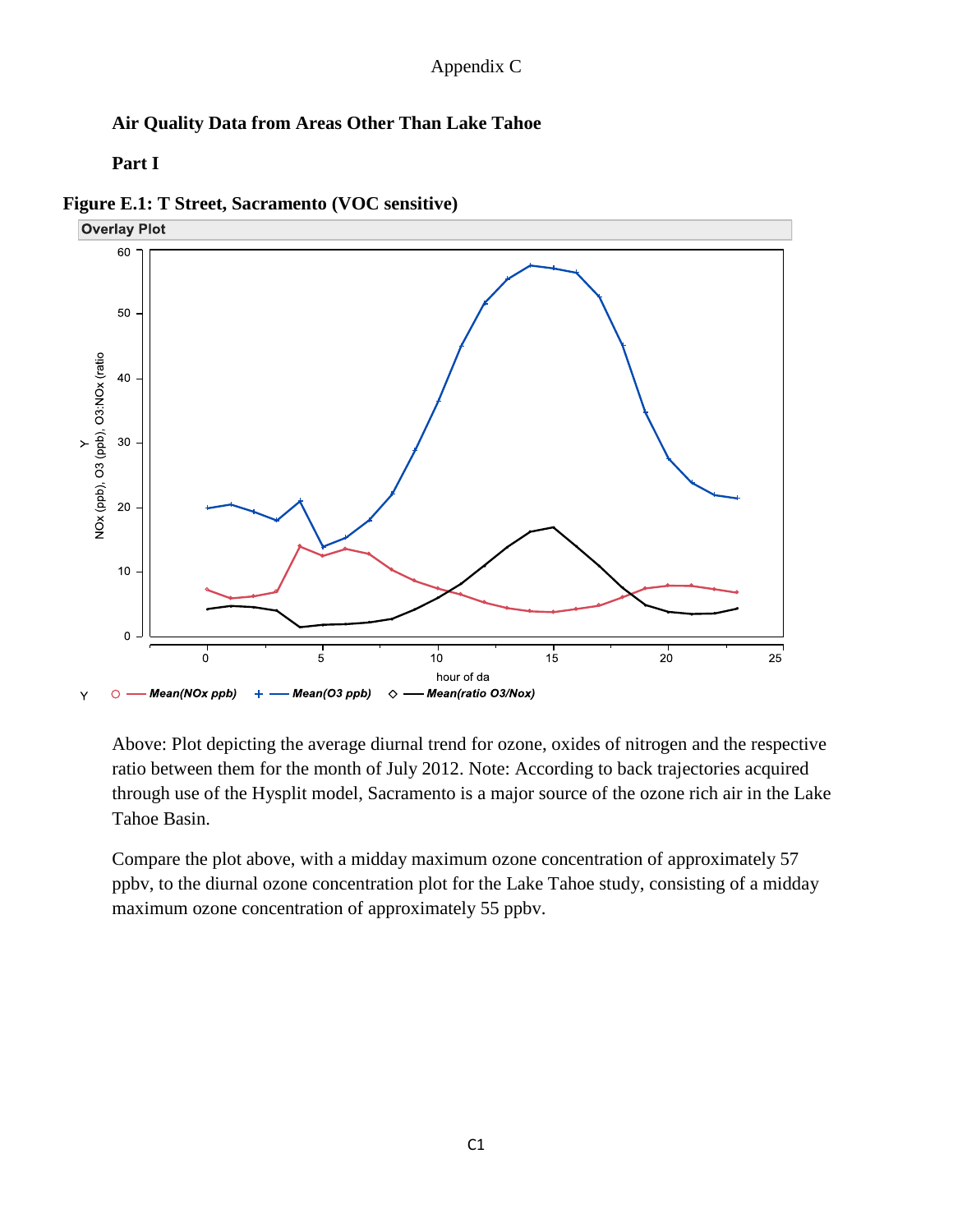PART II : Data Comparison

The following plot gives a direct comparison between San Francisco (Arkansas Street), Concord (Treat Boulevard), and Lake Tahoe (TRPA). The CARB sites represented in the plot below are not necessarily related, in any way, to air quality in Lake Tahoe (that is,by trajectory of air parcels). They are simply meant to contextualize the Lake Tahoe data.



**Figure E.2: Comparison Plot**

Above: diurnal plot comparing average ozone concentrations in Lake Tahoe, San Francisco Ca, and Concord Ca for the month of July 2012.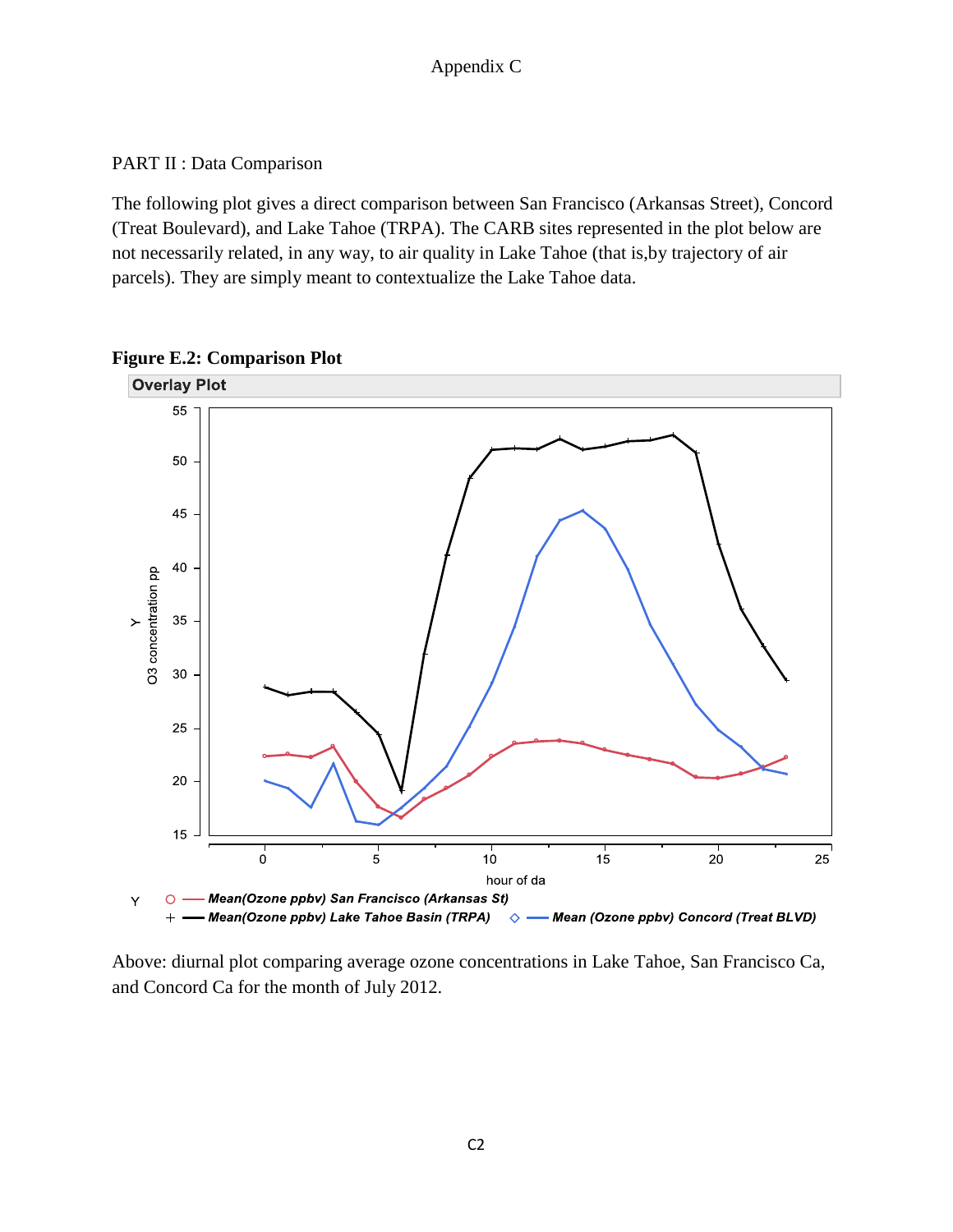Appendix C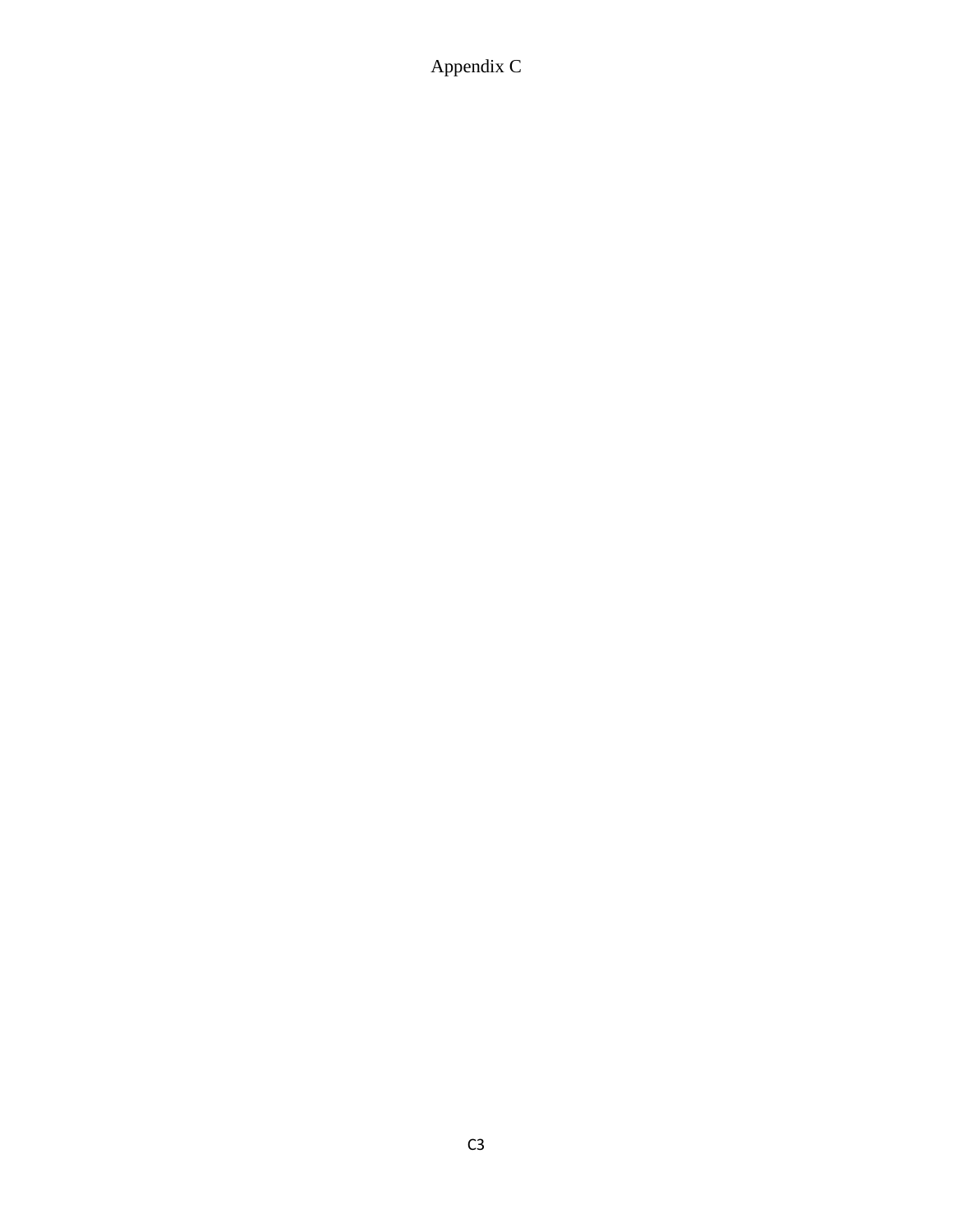# **Appendix D: Ozone Monitor Theory of Operation**

# **1.** *OZONE MONITOR INTRODUCTION*

The 2B Technologies Ozone Monitor is designed to enable accurate measurements of atmospheric ozone over a wide dynamic range extending from a limit of detection of 1.5 parts-per-billion by volume (ppbv) to an upper limit of 100 parts-per-million (ppmv) based on the well established technique of absorption of ultraviolet light at 254 nm. The Ozone Monitor is light weight (4.7 lb., 2.1 kg.) and has a low power consumption (≈4 watt) relative to conventional instruments and is therefore well suited for applications such as:

 $\cdot$  vertical profiling using balloons, kites, remotely piloted aircraft, and other aircraft where space and weight are highly limited

- $\cdot$  long-term monitoring at remote locations where power is highly limited
- urban arrays of ground-based detectors
- $\cdot$  personal exposure monitoring for studies of health effects of air pollutants

# **Theory of Operation**

Absorption of UV light has long been used for measurements of atmospheric ozone with high precision and accuracy. The ozone molecule has an absorption maximum at 254 nm, coincident with the principal emission wavelength of a low-pressure mercury lamp. Fortunately, few molecules found at significant concentrations in the atmosphere absorb at this wavelength. However, interferences, such as organic compounds containing aromatic rings, can occur in highly polluted air.

Figure 1 is a schematic diagram of the ozone monitor. Ozone is measured based on the attenuation of light passing through a 15-cm long absorption cell fitted with quartz windows. A low-pressure mercury lamp is located on one side of the absorption cell, and a photodiode is located on the opposite side of the absorption cell. The photodiode has a built-in interference filter centered on 254 nm, the principal wavelength of light emitted by the mercury lamp. An air pump draws sample air into the instrument at a flow rate of approximately 1 L/min. A solenoid valve switches so as to alternately send this air directly into the absorption cell or through an ozone scrubber and then into the absorption cell. The intensity of light at the photodiode is measured in air that has passed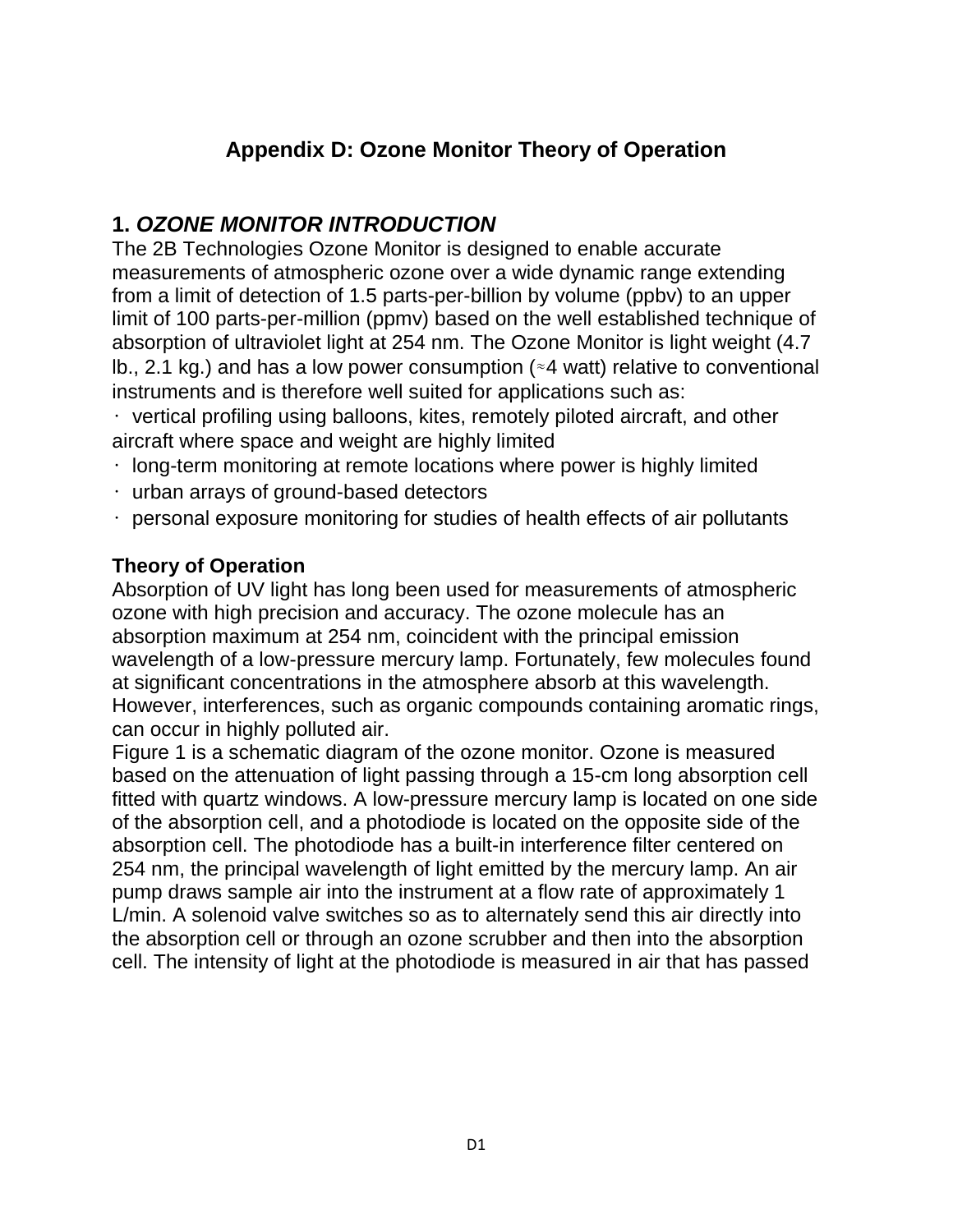



through the ozone scrubber (*Io*) and air that has not passed through the scrubber (*I*). Ozone concentration is calculated from the measurements of *I<sup>o</sup>* and *I* according to the Beer-Lambert Law:

$$
C_{O_3} = \frac{1}{\sigma l} \ln \left( \frac{I_o}{I} \right)
$$
 Equation D.1

where *l* is the path length (15 cm) and  $\sigma$  is the absorption cross section for ozone at 254 nm (1.15 x 10-17 cm2 molecule-1 or 308 atm-1 cm-1), which is known with an accuracy of approximately 1%. The 2B Technologies instrument uses the same absorption cross section (extinction coefficient) as used in other commercial instruments.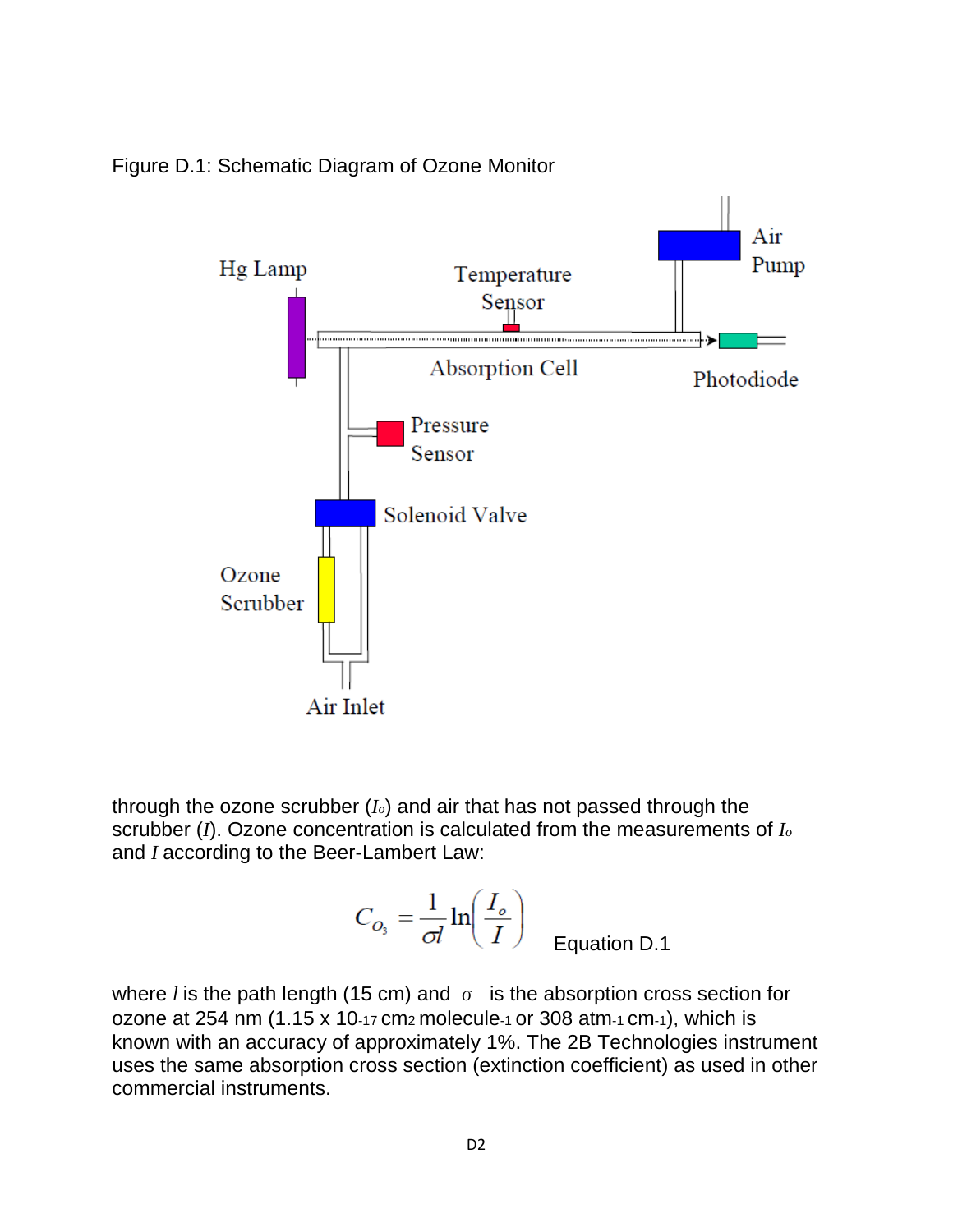The logarithm of equation 1 is approximated in the microprocessor of the instrument with sufficient accuracy to provide five orders of dynamic range; ozone mixing ratios are measured up to 100 ppmv, as compared to 1 ppmv for most commercial ozone instruments.

The pressure and temperature within the absorption cell are measured so that the ozone concentration can be expressed as a mixing ratio in parts-per-billion by volume (ppbv). The instrument displays and records the cell temperature and pressure in addition to the ozone mixing ratio. The cell pressure is displayed and logged in units of either Torr or mbar and the cell temperature in units of either oC or K.

In principle, the measurement of ozone by UV absorption requires no external calibration; it is an absolute method. However, non-linearity of the photodiode response and electronics can result in a small measurement error. Therefore, each instrument is compared with a NIST-traceable standard ozone spectrophotometer in the laboratory over a wide range of ozone mixing ratios. These results are used to calibrate the Ozone Monitor with respect to an offset and slope (gain or sensitivity). The corrections for offset and slope are recorded in the instrument Birth Certificate and on a calibration sticker that can be viewed by removing the top cover of the instrument. These calibration parameters are entered into the microprocessor prior to shipment. The user may change the calibration parameters from the front panel if desired. It is recommended that the instrument be recalibrated at least once every year and preferably more frequently. The offset may drift due to temperature change or chemical contamination of the absorption cell. As discussed below, an accurate offset correction can be measured from time to time using the ozone scrubber supplied with the instrument.